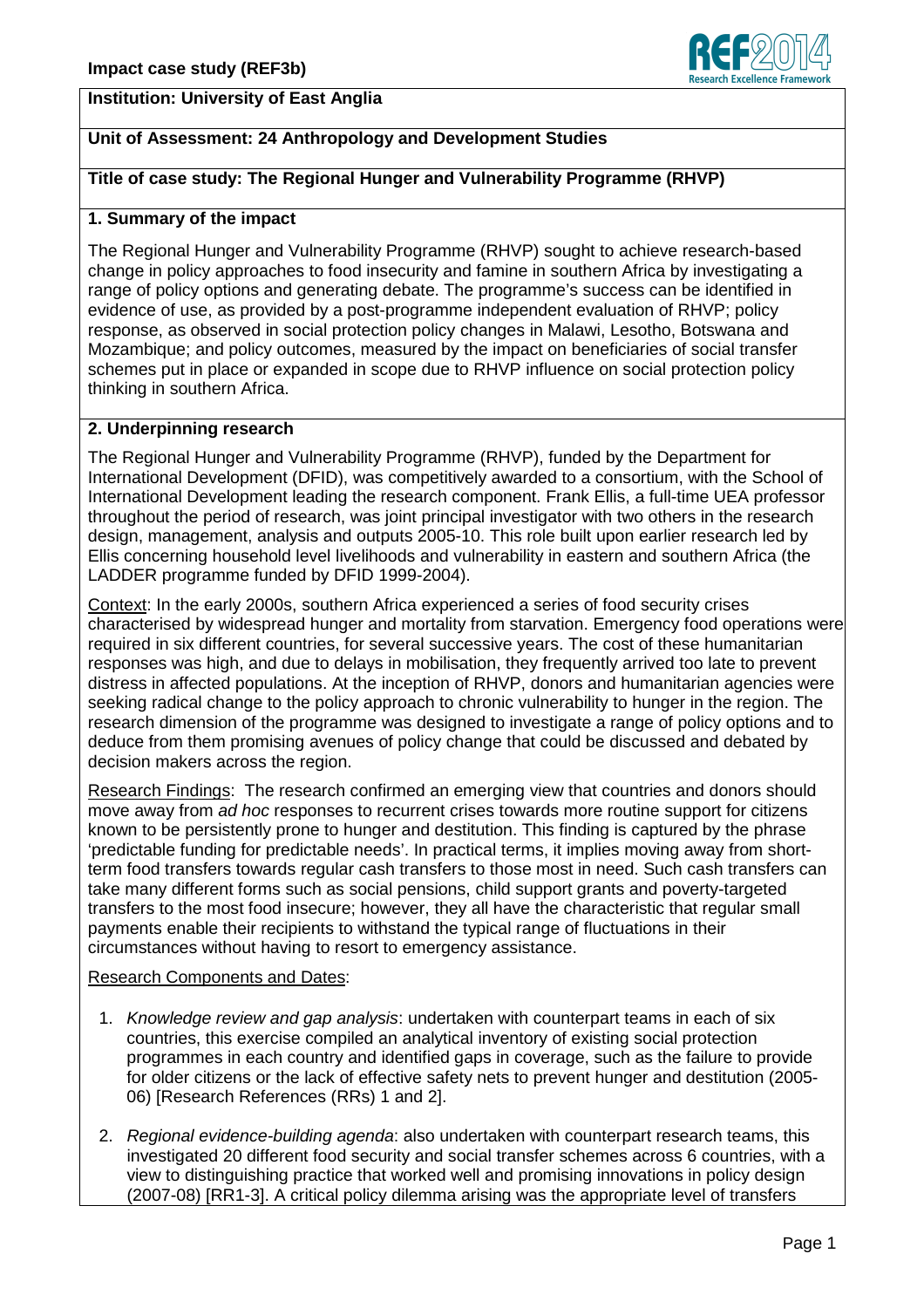

[RR4].

3. Frontiers of social protection programme: this was developed with key senior researchers in selected countries, and conducted in-depth policy research on a series of topics identified in earlier phases as being of particular concern to governments or senior national policy actors (2008-10) [RR5]; for example the budgetary trade-off between social transfers and other efforts to ameliorate extreme poverty [RR6].

## **3. References to the research**

[all available at www.uea.ac.uk/international-development/impact]

- 1. Ellis, F., 2007, Social Transfer Case Studies Nos.1-20, Regional Hunger and Vulnerability Programme (RHVP), Johannesburg, November, briefing papers available at: http://www.wahenga.net/briefs/case\_study
- 2. Ellis, F., S. Devereux and P. White, 2009, Social Protection in Africa, Cheltenham: Edward Elgar
- 3. Devereux, S., F. Ellis and P. White, 2008, Social Transfer Thematic Briefs Nos.1-8, Regional Hunger and Vulnerability Programme (RHVP), April, briefing papers available at: http://www.wahenga.net/briefs/thematic
- 4. Ellis, F., 2012, '"We Are All Poor Here": Economic Difference, Social Divisiveness, and Targeting Cash Transfers in Sub-Saharan Africa', Journal of Development Studies, Vol.48, No.2, pp.201-14
- 5. Ellis, F. (with co-authors), 2009-10, Frontiers of Social Protection Briefs, Regional Hunger and Vulnerability Programme (RHVP), Johannesburg, September, available at: http://www.wahenga.net/briefs/fosp
- 6. Ellis, F. and D.D. Maliro, 2013, 'Fertilizer Subsidies and Social Cash Transfers as Complementary or Competing Instruments for Reducing Vulnerability to Hunger: The Case of Malawi', Development Policy Review, Vol.31, No.5, pp.575-596.

# **4. Details of the impact**

RHVP had significant policy impacts and a wide reach across southern Africa and beyond. The research team produced 6 knowledge/gap reports, 38 briefing papers and 6 political context reports. The RHVP website (http://www.wahenga.net) was created in 2005 and was the focal point for the dissemination of ideas on food security and social protection in southern Africa from 2005 to 2012, hosting research outputs, regional social protection news and a resource library. It was used extensively by senior government officials, regional development agencies and humanitarian organisations [Impact Reference (IR)1]. It also provided the platform for the creation of a social protection policy agency, representing continuity in the application of these ideas (http://wahenga.co.za/)

Research Impact 1: Evidence of Use

This is demonstrated in three ways:

(a) According to the formal evaluation for DFID of the second phase of RHVP [IR1, p.5]:

Some key achievements of [the research component] include:

- An almost omnipresence of RHVP at every forum discussing hunger and vulnerability / social protection in the SADC region and beyond, and the provision of experience and advice to those – and the building of excellent links with relevant organisations in the region with which to collaborate
- The excellent website wahenga.net which has been almost universally acknowledged as very useful in the region but also globally, building on the phase 1 products with a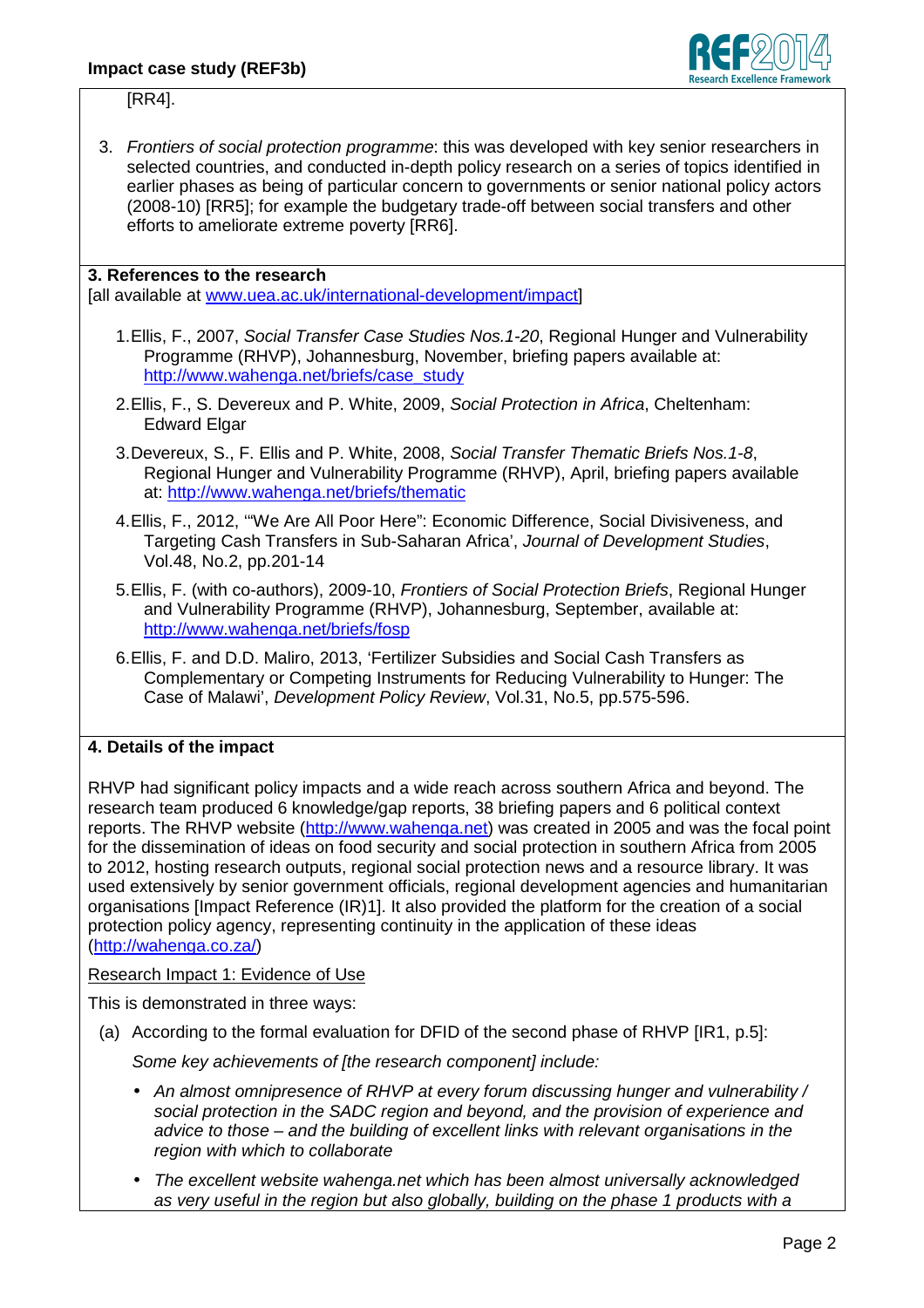

new set of FOSP high quality products and opinion pieces

- Very interesting support to parliamentarians and policymakers through the SADC Parliamentary Forum, supporting its members to become more aware on social protection
- A set of resources to provide practical information to those who need it, for example the parliamentary Handbook on poverty and social transfers
- Enhancement of SADC journalists' ability to report effectively on vulnerability and social protection, and the stimulation of a large number of relevant articles in the regional media
- (b) For a separate independent evaluation see IR2.
- (c) The policy discussion traffic generated by wahenga.net is captured by an associated Blog called Wahenga Reporter, which remains accessible on the internet in 2013 (http://wahenga.wordpress.com/about/)

## Research Impact 2: Policy Response

The following policy responses are verifiable from agency reports and government executive documents:

- 1. the adoption by the Malawi government of a white paper, Social Support Policy, which arose from the initial drawing up of a Social Protection Framework in partnership with RHVP funded by DFID UK [IR3]. This led to the expansion of Malawi's pilot social cash transfer programme [IR4].
- 2. the government of Botswana commissioned a new Social Development Policy Framework, designed in collaboration with the RHVP research team [IRs 5 and 6]. This work was undertaken in 2009-10 and involved an examination of existing social protection provision, followed by a collaborative policy discussion with the Department for Social Services to identify gaps and shifts in emphasis, incorporated into a draft framework.
- 3. in Lesotho, RHVP conducted research on delivering cash payments by mobile phone and found that this form of delivery was rapidly understood by vulnerable recipients, and resulted in income generation beyond the initial transfers [IR7]. RHVP used this and other evidence regarding innovative cash transfer delivery mechanisms to influence delivery systems in other southern African countries, including Swaziland, Malawi and Mozambique.
- 4. in all countries of the southern African region, the research contributed to strengthening vulnerability assessment and analysis (VAA), from which timely information is provided to governments regarding the location of emerging hunger problems across national territory [IR1, with corroboration available from IR8].
- 5. beyond the southern African region, RHVP's work came to the attention of the Australian government aid agency AusAid, which subsequently adopted social protection as one of its aid priorities in the countries and regions that are the main recipients of Australian aid [IR9].

#### Research Impact 3: Policy Outcomes

RHVP research was instrumental in achieving policy shifts in many countries. One example is the expansion of the Malawi social cash transfer pilot and its impact on its beneficiaries IR10]. While it would be difficult to demonstrate that social cash transfers in Malawi resulted only from RHVP activities, it is also true that without RHVP's co-authorship of Malawi's Social Protection Framework based on knowledge gained from the research, the acceptability in public discussion of this type of policy intervention would almost certainly not have reached the critical point at which scaling up of